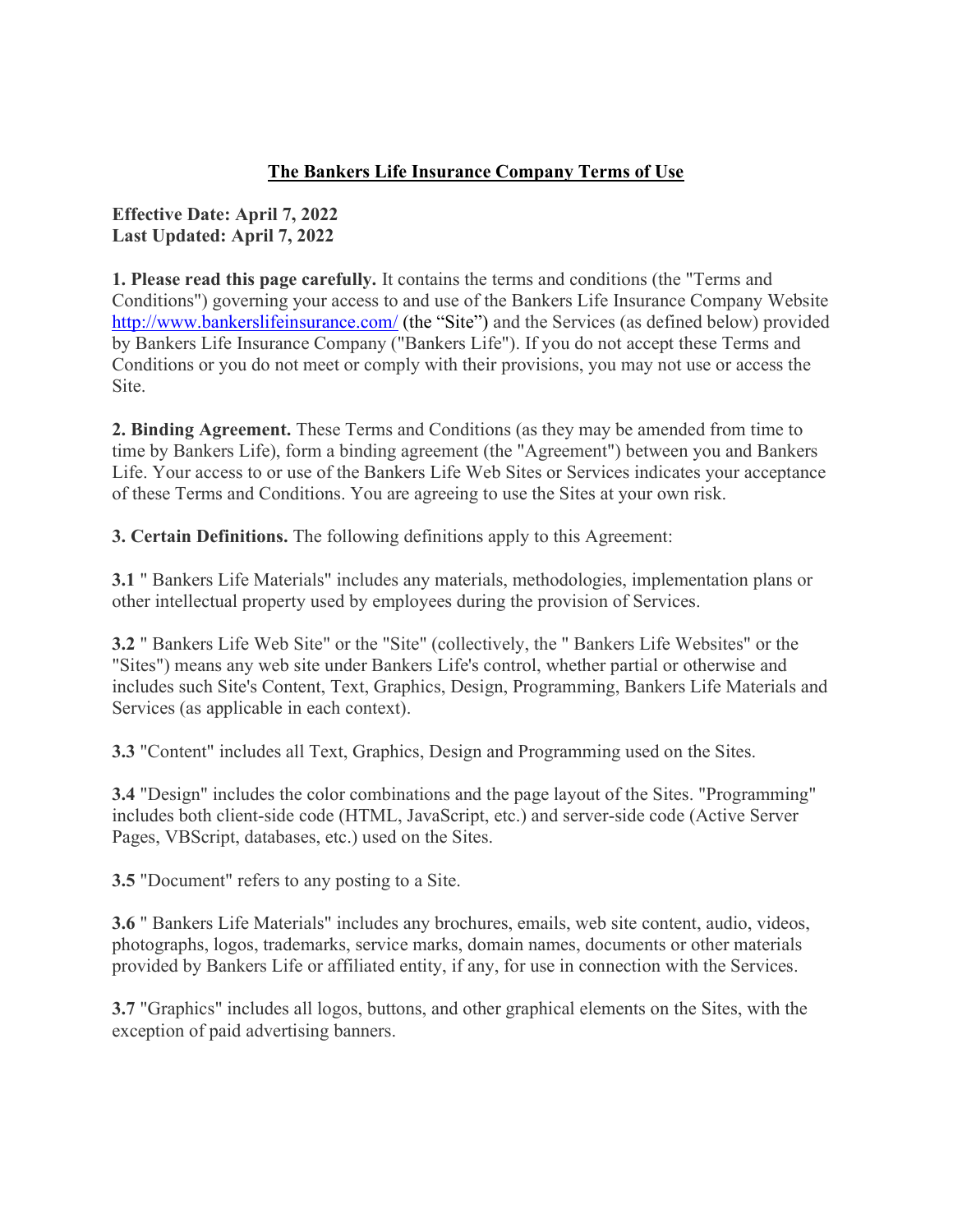3.8 "Services" means any services provided by Bankers Life or its agents described herein and specified more fully any Bankers Life service agreement (if applicable).

3.9 "Text" includes all text on every page of the Sites, whether editorial, navigational, or instructional.

3.10 "User" refers to any individual or entity that uses any aspect of the Sites.

3.11 "You" or "you" means the person who (or the entity on behalf of whom you are acting) that is agreeing to these Terms and Conditions.

## 4. Intellectual Property Rights and Acceptable Use of the Sites and Services.

4.1 General Use Rules. The Sites are intended for customers, producers, agents and individuals using the Site. You may use the Sites only for lawful purposes within the stated context of Bankers Life's intended and acceptable use of the Sites. Bankers Life is the sole interpreter of the Sites' intended and acceptable use.

4.2 Bankers Life Intellectual Property Rights. The Sites, the Bankers Life Materials and all right, title and interest in and to the Sites and Bankers Life Materials are the sole property of Bankers Life or its licensors, and are protected by United States and foreign copyright, trademark and other laws. Except for the limited licenses expressly granted to you in these Terms and Conditions, Bankers Life reserves for itself and its licensors all other rights, title and interest. Without limitation on the foregoing, you may not reproduce, modify, display, sell, or distribute the Content or Bankers Life Materials, or use them in any other way for public or commercial purpose.

Notwithstanding anything to the contrary contained herein, this prohibition includes:

(a) copying or adapting the HTML code used to generate web pages on the Sites;

(b) using or attempting to use engines, manual or automated software, tools, devices, agents, scripts, robots or other means, devices, mechanisms or processes (including, but not limited to, browsers, spiders, robots, avatars or intelligent agents) to navigate, search, access, "scrape," "crawl," or "spider" any web pages or any Services provided on the Sites other than the search engine and search agents available from Bankers Life on such Bankers Life Sites and other than generally available third party web browsers (e.g., Internet Explorer, Firefox, Safari); and

(c) aggregating, copying or duplicating in any manner any of the Content or information available from any of the Bankers Life Sites, without the express written consent of Bankers Life. The use of the Content on any other web site or in a networked computer environment for any purpose is strictly prohibited. "Bankers Life," "Personified", the Bankers Life design logo and certain other names or logos are service marks or trademarks of Bankers Life, and all related product and service names, design marks and slogans are the service marks or trademarks of Bankers Life. In addition, the "look" and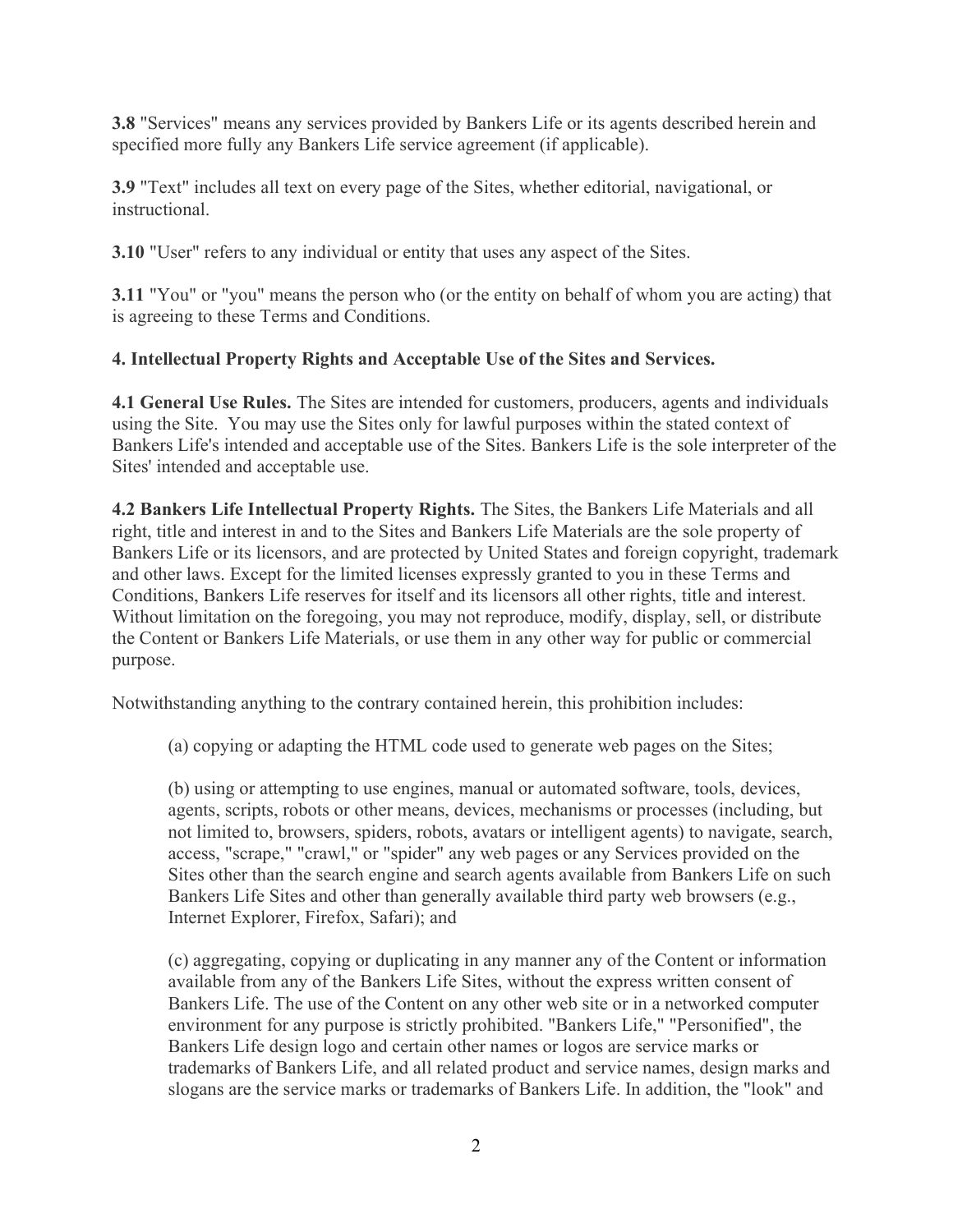"feel" of the Sites (including color combinations, button shapes, layout, design and all other graphical elements) are also protected by Bankers Life's trademarks, service marks and copyrights. Any code that Bankers Life creates to generate or display the Content or the pages making up the Sites is also protected by Bankers Life's copyright. You must retain all copyright, trademarks, service mark and other proprietary notices contained on the Content or Bankers Life Materials on any authorized copy you make of the Content or Bankers Life Materials. All other product and service marks contained on the Sites are the trademarks of their respective owners.

4.5 Use of Aggregate Data. You understand and agree that Bankers Life owns and has the right to collect, extract, compile, synthesize, and analyze Aggregate Data. Bankers Life may use such Aggregate Data for any lawful business purpose without a duty of accounting to you, provided that the data and information is used only in an aggregated and anonymized form so that it cannot be identifiable as relating to you. "Aggregate Data" means de-identified aggregated data or information regarding you.

4.6 Other Specific Rules Regarding Site Usage. You represent, warrant and agree that you (a) are at least 16 years of age or older, and if under the age of 18 or the age of majority as that is defined in your jurisdiction, you will only use the Sites and Services under the supervision of a parent, legal guardian, or other responsible adult; and (b) will not use (or plan, encourage or help others to use) the Sites for any purpose or in any manner that is prohibited by these Terms and Conditions or by applicable law. It is your responsibility to ensure that your use of the Sites complies with these Terms and Conditions and all applicable laws.

4.7 User Submissions. Bankers Life welcomes your comments regarding the Services and the Sites and appreciates hearing from you. Please note, however, that Bankers Life does not accept or consider creative ideas, suggestions, inventions or materials other than those which it has specifically requested. If you submit feedback on the Services, please be specific in your comments and do not submit creative ideas, inventions, suggestions, or materials. If, despite this notice, you send Bankers Life creative suggestions, ideas, drawings, concepts, inventions, or other information (a "User Submission"); you understand and agree that the User Submission shall become the property of Bankers Life. User Submission and any elements contained in User Submissions shall not be subject to any obligation of confidentiality on Bankers Life's part, and Bankers Life will not be liable for any use or disclosure of any User Submission. Bankers Life shall exclusively own all now known or later discovered rights to the User Submission and shall be entitled to unrestricted use of the User Submission for any purpose whatsoever, commercial or otherwise, without compensation to you or any other person.

5. Third Party Providers. You acknowledge and agree that Bankers Life may provide the Services using third party providers, including subcontractors and consultants (the "Third Party Providers"). You agree that, as between Bankers Life and its Third Party Providers, Bankers Life will have sole responsibility for handling all billing and contract negotiations.

#### 6. Disclaimers and Limitations on Bankers Life's Liability.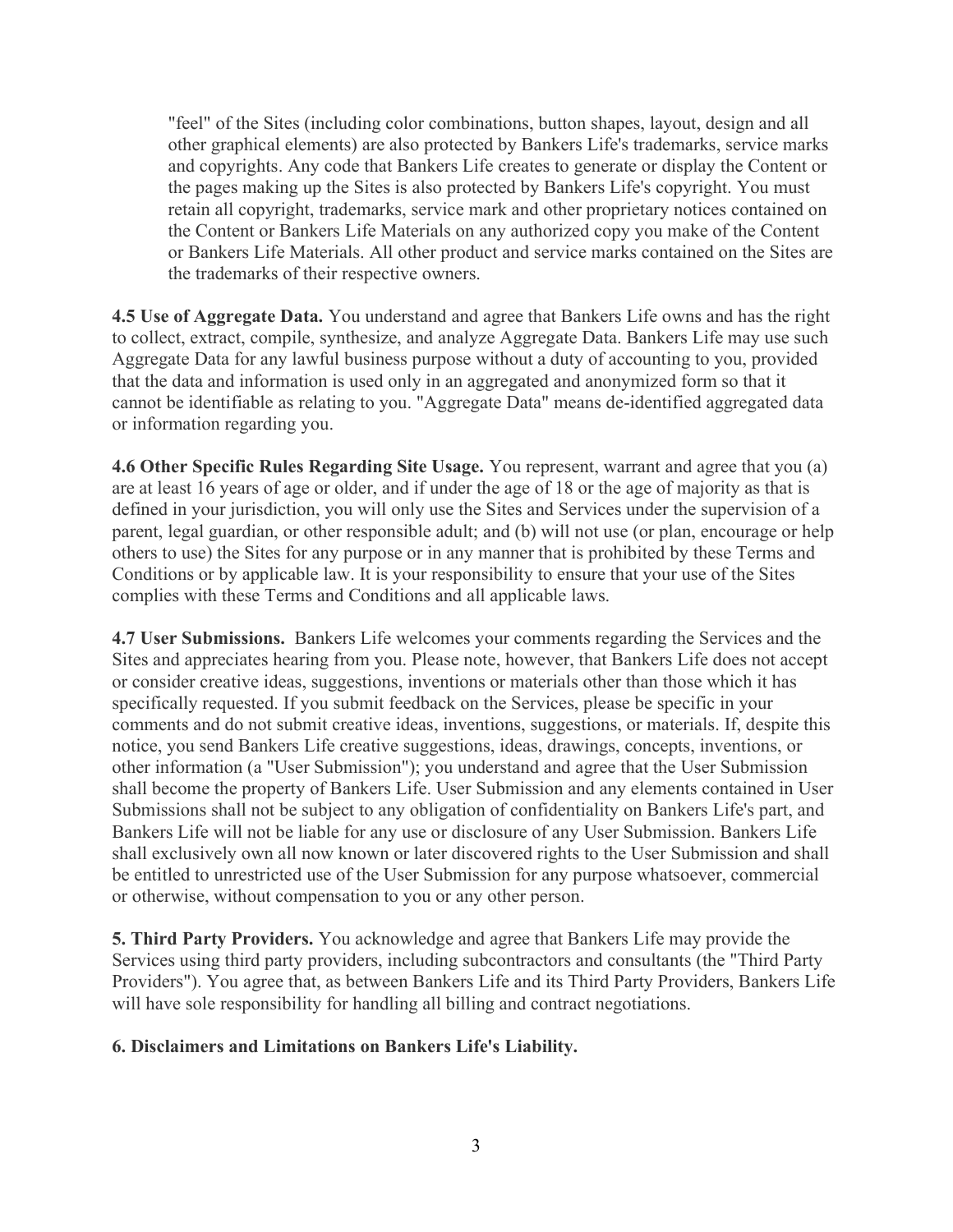6.1 Allocation of Responsibility. Bankers Life assumes no responsibility for Documents posted by Users and no responsibility for the activities, omissions or other conduct of Users. Bankers Life acts as a portal for the online distribution and publication of User submitted information and has no obligation to screen communications or information in advance and is not responsible for screening or monitoring Documents posted by Users. If notified by a User of a Document which allegedly does not conform to these Terms and Conditions, Bankers Life may investigate the allegation and determine in good faith and in its sole discretion whether to remove or request the removal of such Document. Bankers Life has no liability or responsibility to Users for performance or nonperformance of such activities. Bankers Life may take any action with respect to User submitted information that it deems necessary or appropriate, in its sole discretion.

6.2 No endorsements by Bankers Life. Nothing on the Sites shall be considered an endorsement, representation or warranty with respect to any User or third party, whether in regards to its web site, products, services, hiring, experience, employment or recruiting practices, or otherwise.

## 7. WARRANTY DISCLAIMERS.

7.1 THE SITES ARE PROVIDED ON AN 'AS IS' BASIS WITHOUT ANY WARRANTIES OF ANY KIND, EXPRESS OR IMPLIED. BANKERS LIFE, TO THE FULLEST EXTENT PERMITTED BY LAW, DISCLAIMS ALL WARRANTIES, INCLUDING, BUT NOT LIMITED TO, THE WARRANTIES OF MERCHANTABILITY, TITLE, NON-INFRINGEMENT OF THIRD PARTIES' RIGHTS, AND FITNESS FOR A PARTICULAR PURPOSE. BANKERS LIFE MAKES NO WARRANTIES ABOUT THE ACCURACY, RELIABILITY, COMPLETENESS, OR TIMELINESS OF THE SITES.

### 7.2 WITHOUT LIMITATION ON THE FOREGOING:

(a) BANKERS LIFE DOES NOT WARRANT THAT THE SITES WILL OPERATE ERROR-FREE OR THAT THE SITES AND THEIR SERVERS ARE FREE OF COMPUTER VIRUSES OR OTHER HARMFUL MECHANISMS. IF YOUR USE OF THE SITES RESULTS DIRECTLY OR INDIRECTLY IN THE NEED FOR SERVICING OR REPLACING EQUIPMENT OR DATA, BANKERS LIFE IS NOT RESPONSIBLE FOR THOSE COSTS. (b) Bankers Life makes no representations or guarantees regarding the truthfulness, accuracy, LEGALITY, completeness, timeliness or reliability of any Documents posted by Users, or of any other form of communication engaged in by Users. Documents may contain inaccuracies or typographical errors. You agree that any reliance on Documents posted by Users, or on any other form of communication with Users, will be at your own risk.

(c) Bankers Life makes no representations or guarantees regarding the Content of the Sites, including, but not limited to, broken links, inaccuracies or typographical errors. (d) BANKERS LIFE MAKES NO REPRESENTATIONS OR GUARANTEES REGARDING THE EFFECTIVENESS OF THE SERVICES OR TIMELINESS OF THE SERVICES.

### 8. DAMAGE LIMITATIONS, ALLOCATIONS OF LIABILITY AND EQUITABLE RELIEF.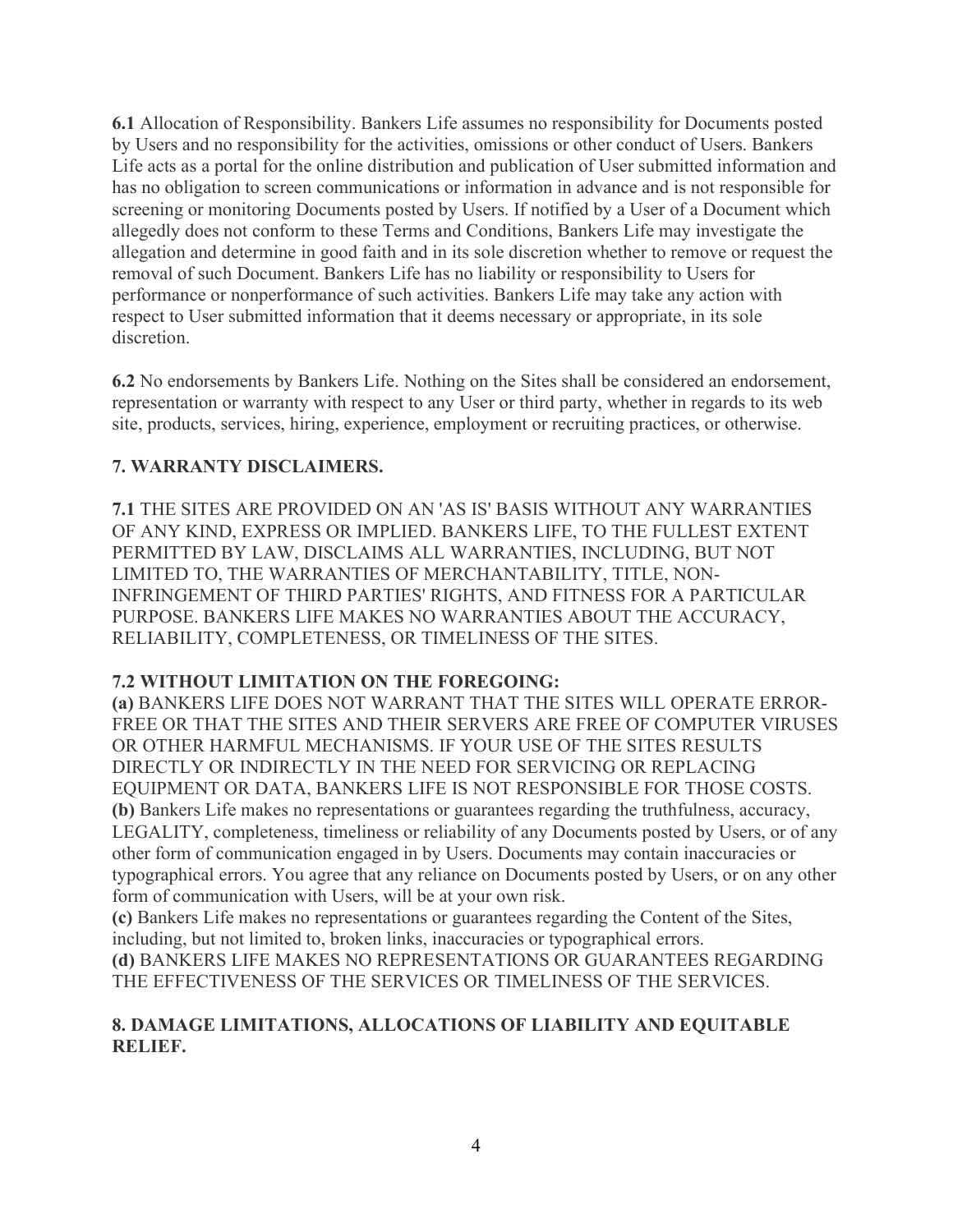8.1 YOU ASSUME ALL RESPONSIBILITY AND RISK FOR YOUR USE OF THE SITES, THE INTERNET GENERALLY, AND THE DOCUMENTS OR BANKERS LIFE MATERIALS THAT YOU POST, PROVIDE OR ACCESS AND FOR YOUR CONDUCT ON AND OFF THE SITES.

8.2 IN NO EVENT SHALL BANKERS LIFE (OR ANY OF ITS OFFICERS, DIRECTORS, SHAREHOLDERS, EMPLOYEES, SUBSIDIARIES, AFFILIATES, AGENTS OR ADVERTISERS), BE LIABLE FOR ANY NON-DIRECT DAMAGES WHATSOEVER (INCLUDING, WITHOUT LIMITATION, INCIDENTAL AND CONSEQUENTIAL DAMAGES, LOST PROFITS, OR DAMAGES RESULTING FROM LOST DATA, LOST EMPLOYMENT OPPORTUNITY, OR BUSINESS INTERRUPTION) RESULTING FROM OR ARISING UNDER OR IN CONNECTION WITH SERVICES OR THE USE OR ACCESS TO, OR THE INABILITY TO USE OR ACCESS, THE SITES AND/OR ANY DOCUMENT, WHETHER BASED ON WARRANTY, CONTRACT, TORT, OR ANY OTHER LEGAL THEORY, AND WHETHER OR NOT BANKERS LIFE IS ADVISED OF THE POSSIBILITY OF SUCH DAMAGES.

8.3 BECAUSE SOME STATES OR JURISDICTIONS DO NOT ALLOW THE EXCLUSION OR LIMITATION OF LIABILITY FOR CONSEQUENTIAL OR INCIDENTAL DAMAGES, THE LIMITATIONS SET FORTH IN THE PRECEDING PARAGRAPH MAY NOT APPLY TO YOU. IF ANY ARE HELD INAPPLICABLE OR UNENFORCEABLE FOR ANY REASON, THEN BANKERS LIFE'S MAXIMUM LIABILITY TO YOU FOR ANY NON-DIRECT TYPE OF DAMAGES SHALL BE LIMITED TO U.S. \$200.00 IN THE AGGREGATE.

8.4 IN NO EVENT SHALL BANKERS LIFE (OR ANY OF ITS OFFICERS, DIRECTORS, SHAREHOLDERS, EMPLOYEES, SUBSIDIARIES, AFFILIATES, AGENTS OR ADVERTISERS), BE LIABLE FOR ANY DIRECT DAMAGES IN EXCESS IN THE AGGREGATE OF U.S. \$200.00.

8.5 Due to the nature of this Agreement, in addition to money damages, you agree that Bankers Life will be entitled to equitable relief upon a breach of this agreement by you.

8.6 BANKERS LIFE IS NOT RESPONSIBLE FOR ANY FAILURE TO ACCESS OR USE THE SERVICES OR FOR FAILURES CAUSED BY SERVER ERRORS, MISDIRECTED OR REDIRECTED TRANSMISSIONS, FAILED INTERNET CONNECTIONS, LOST, INTERRUPTED, OR UNAVAILABLE CONNECTIONS OF ANY KIND, MISCOMMUNICATIONS OR FAILED TRANSMISSIONS OF DATA, OR ANY COMPUTER VIRUS OR OTHER TECHNICAL DEFECT OR ERROR RELATING TO THE SERVICES.

8.7 SOME JURISDICTIONS DO NOT ALLOW THE DISCLAIMER, EXCLUSION OR LIMITATION OF CERTAIN WARRANTIES, LIABILITIES AND DAMAGES, SO SOME OF THE ABOVE DISCLAIMERS, EXCLUSIONS AND LIMITATIONS MAY NOT APPLY TO YOU. IN SUCH JURISDICTIONS, BANKERS LIFE'S LIABILITY WILL BE LIMITED TO THE FULLEST EXTENT PERMITTED BY APPLICABLE LAW.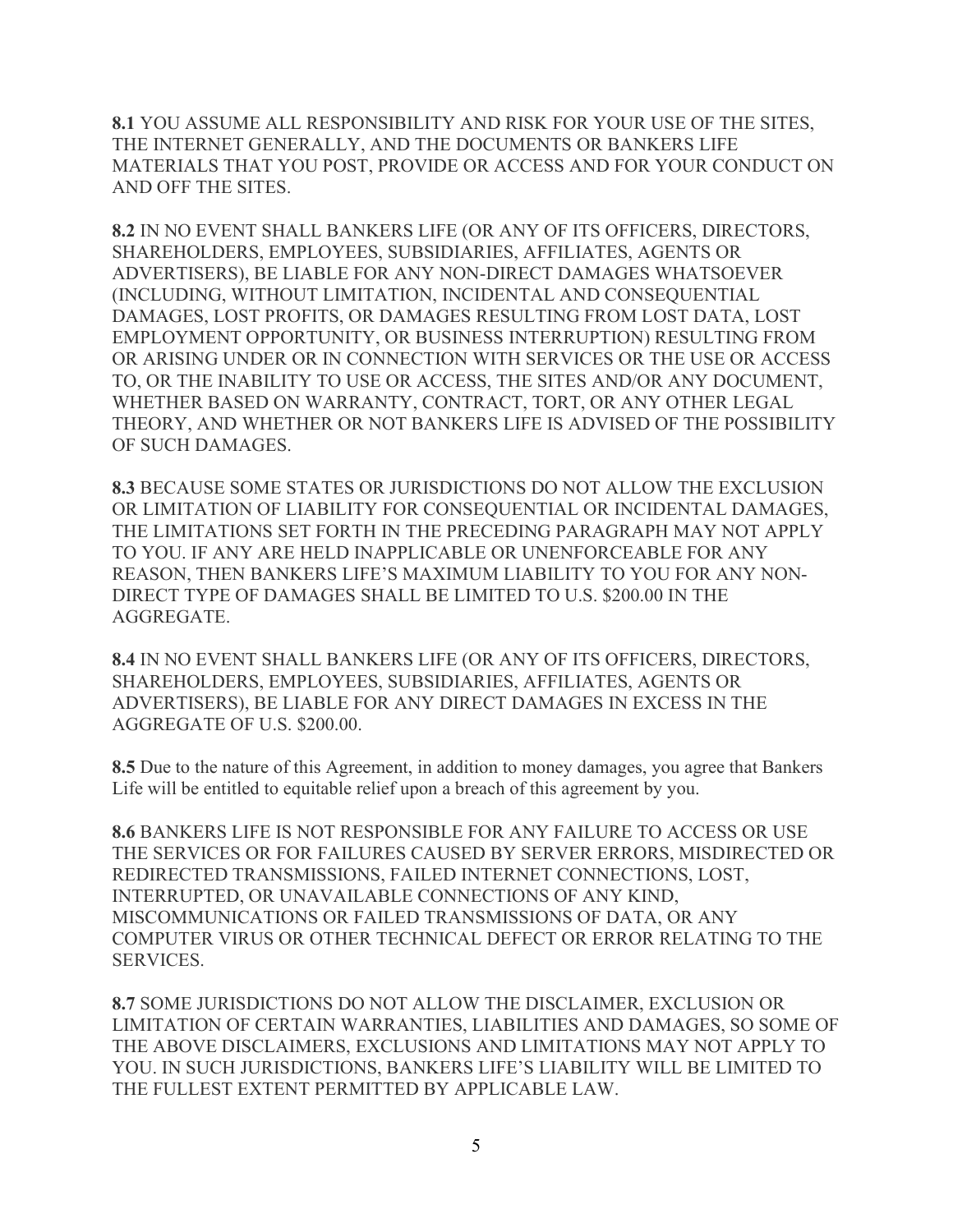8.8 There may be delays, omissions or inaccuracies in information obtained through your use of this Site. This information is provided to you with the understanding that Bankers Life's provision of this information to you does not constitute the rendering of investment, consulting, legal, accounting, tax, career or other advice or services. Information on this Site should not be relied upon for making business, investment or other decisions or used as a substitute for consultation with professional advisors. Moreover, Bankers Life does not represent or endorse the accuracy or reliability of any advice, opinion, statement, or other information displayed, uploaded, downloaded or distributed through this Site by Bankers Life, any user, information provider or any other person or entity. You acknowledge that any reliance upon such opinion, advice, statement, memorandum, or information shall be at your sole option and risk. Moreover, Bankers Life does not grant any license or other authorization to you to use this Site in any manner if such use in whole or in part suggests that Bankers Life promotes or endorses any third party's causes, ideas, political campaigns, political views, websites, products or services.

9. User Authentication. Because User authentication on the Internet is difficult, Bankers Life cannot and does not confirm that each User is who they claim to be. Because Bankers Life does not and cannot be involved in User-to-User dealings or control the behavior of participants on the Sites, in the event that you have a dispute with one or more Users, you release Bankers Life from claims, demands and damages (actual and consequential and direct and indirect) of every kind and nature, known and unknown, suspected and unsuspected, disclosed and undisclosed, arising out of or in any way connected with such disputes.

10. California Residents. If you are a California resident, you waive California Civil Code Section 1542, which says: "A general release does not extend to claims which the creditor does not know or suspect to exist in his or her favor at the time of executing the release, which if known by him or her must have materially affected his or her settlement with the debtor."

11. Payment of Services upon Termination of Agreement. If at any time during the course of this Agreement you should terminate any services agreement in which these Terms and Conditions have been incorporated by reference, then Bankers Life shall reserve the right to receive all payments from you for the Services used by you up to termination and for fifty percent (50%) of the remaining unused portion of the agreement.

12. Links to Other Sites. Bankers Life may at some point provide links to third party web sites. These links are provided solely as a convenience to you and not as an endorsement by Bankers Life of the contents on such third-party web sites. Bankers Life is not responsible for the content of linked third-party sites and does not make any representations regarding the content or accuracy of materials on such third-party web sites. If you decide to access linked third-party web sites, you do so at your own risk.

13. Amendments to this Agreement and Changes to Sites. Bankers Life may revise these Terms and Conditions at any time by updating this page. Changes will be binding on you on the date they are posted on the Sites (or as otherwise stated in the any notice of such changes). Any use of a Site will be considered acceptance by you of the then-current Terms and Conditions (including any exhibits thereto) contained on such Site. If at any time you find the Terms and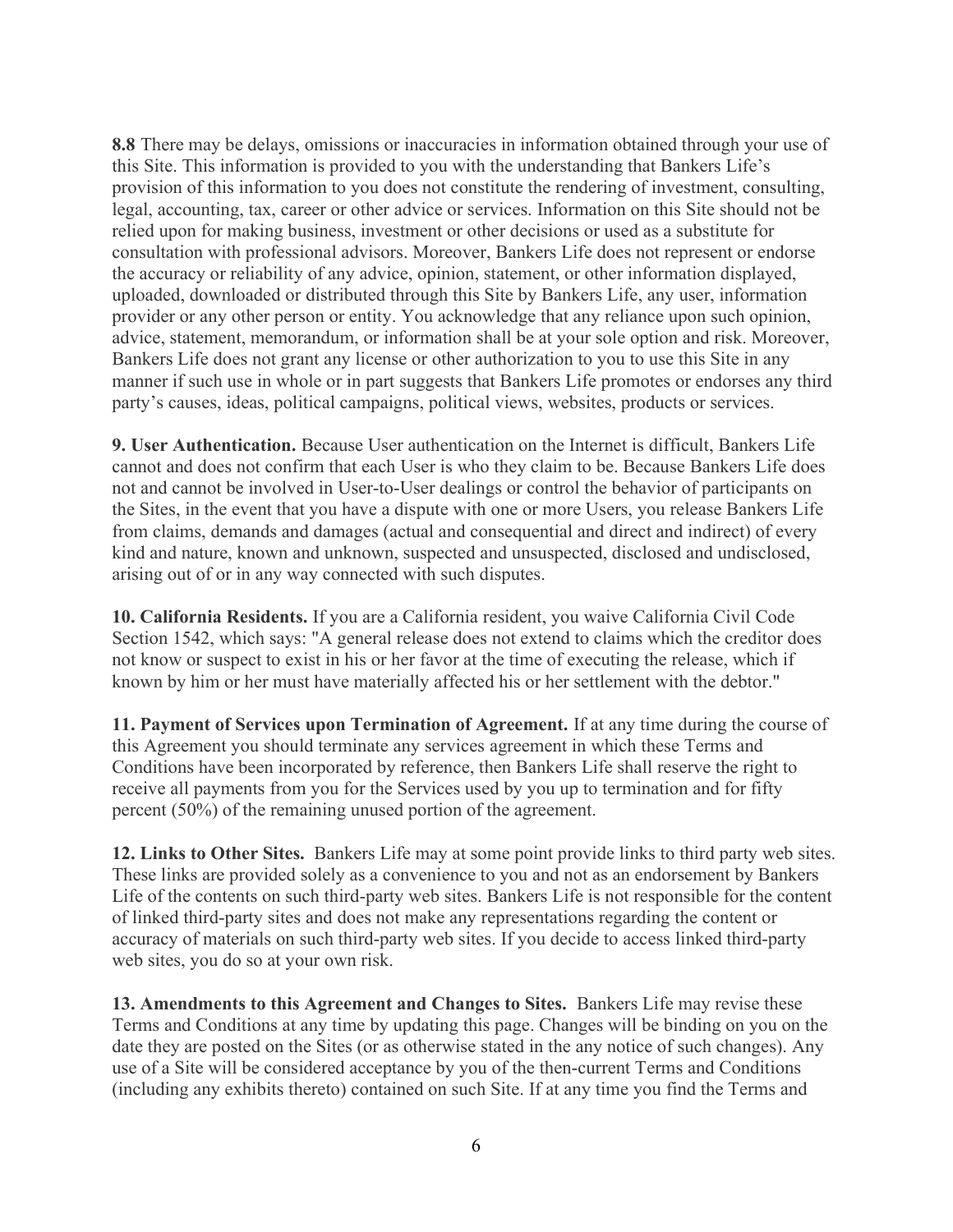Conditions unacceptable, you may not use the applicable Site any longer. Any new or different terms supplied by you are specifically rejected by Bankers Life unless Bankers Life agrees to them in a signed writing specifically including those new or different terms. Bankers Life may change the Sites at any time.

14. Indemnity. You agree to defend, indemnify, and hold harmless Bankers Life (and its subsidiaries, affiliates, officers, directors, employees and agents) from and against any third party claims, actions or demands (including, without limitation, costs, damages and reasonable legal and accounting fees) alleging or resulting from or in connection with your use of the Sites, any Document posted by you, your use of the Services or your breach of this Agreement. Bankers Life shall use reasonable efforts to provide you prompt notice of any such claim, suit, or proceeding and may assist you, at your expense, in defending any such claim, suit or proceeding.

## 15. User Information and Privacy Policy.

15.1 When you register on any of the Bankers Life Sites or in connection with the Services, you will be asked to create an account and provide Bankers Life with certain information, including but not limited to, a valid email address ("User Information"). You acknowledge and agree that you have no ownership rights in your account. If you register for an account to use the Services, you must complete the registration process specified on the Site providing us with complete and accurate information as requested by such process. You must keep your registration data complete, accurate and up-to-date, and any loss caused by your failure to do so is your responsibility. After completing the registration process, you may be asked to choose a user name and password and a user name. It is your responsibility to maintain the confidentiality of your password and account. You are also responsible for all activities that occur under your account. You agree to notify Bankers Life immediately of any unauthorized use of your account. Bankers Life is not liable for any loss that you may incur as a result of someone else using your password or account. We may suspend or terminate your account if we have a reasonable belief that it is being used in connection with fraudulent activity, or you breach the Agreement or for any other reason we determine in our sole discretion, and also suspend or terminate your access to the Services, in whole or in part.

You may cancel your account or subscription to the Services at any time by contacting us at ncrehab@noblecon.net.

15.2 All User Information will be used in accordance with the terms of Bankers Life's Privacy Policy. By using any part of the Services, you agree to the terms of the Bankers Life Privacy Policy. Please note, as set forth in the Privacy Policy, that Bankers Life may collect certain User Information and may contact Users periodically in accordance with the terms of the Privacy Policy. In addition, Bankers Life reserves the right to comply, in its sole discretion, with legal requirements, requests from law enforcement agencies or requests from government entities, even to the extent that such compliance may require disclosure of certain User Information. In addition, third parties may retain cached copies of User Information.

15.3 Questions and Notices. Questions concerning the use of the Sites should be directed to ncrehab@noblecon.net. Notices to Bankers Life should be sent to the address listed on the Sites.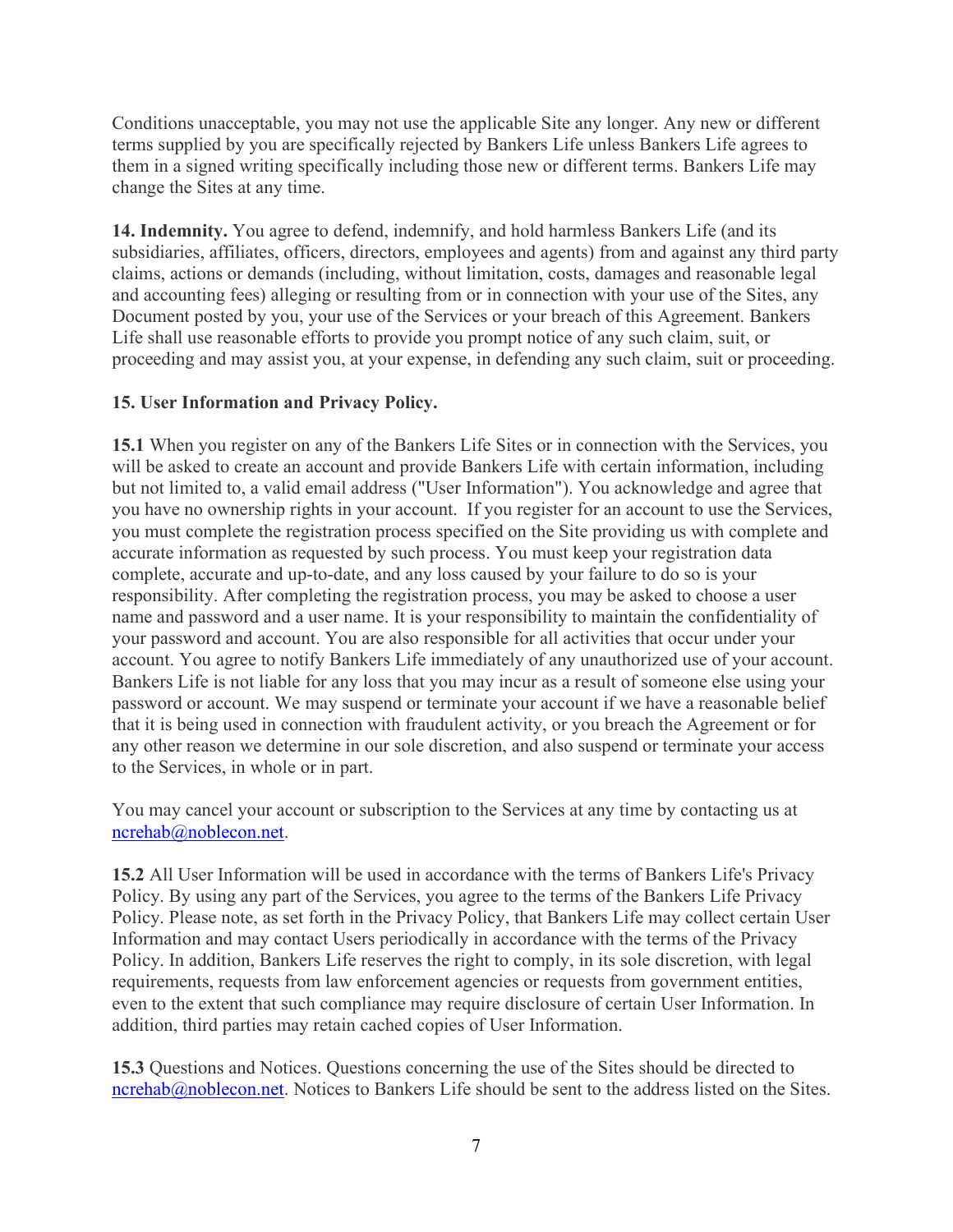We will send notice to you at the address submitted by you or to such other address as Bankers Life reasonably determines is an appropriate address for you.

15.4 General. Bankers Life contact information is listed on the Sites. Bankers Life makes no claims that the Content is appropriate or may be downloaded outside of the United States. Access to the Content may not be legal by certain persons or in certain countries, and such persons have no right to access or use the Sites. If you access Bankers Life from outside of the United States, you do so at your own risk and are responsible for compliance with the laws of your jurisdiction. This Agreement and any service agreements, if you have one, are governed by the internal substantive laws of the State of North Carolina, without respect to its conflict of laws principles. Jurisdiction for any claims arising under this Agreement or any service agreement (if applicable) shall lie exclusively with the state or federal courts in the State of North Carolina. You agree to the sole Jurisdiction and Venue of the State of North Carolina. The sole relationship between you and Bankers Life is that of independent contractors. If any provision of this Agreement is found to be invalid by any court having competent jurisdiction, the invalidity of all or part of a provision shall not affect the validity of the remaining parts and provisions of this Agreement, which shall remain in full force and effect. All provisions of this Agreement shall survive termination except those granting access or use to the Sites, and you shall cease all your use and access thereof immediately. You may not assign or transfer your obligations under this Agreement. No waiver of any term of this Agreement shall be deemed a further or continuing waiver of such term or any other term. Except as expressly provided by Bankers Life in a particular "Legal Notice," or material on particular web pages of the Sites, this Agreement and your Service Activation Agreement where applicable, constitute the entire agreement between you and Bankers Life.

16. Rules regarding Posting, Conduct and Security. The following rules apply to your use of the Sites and/or the Services. The list of rules is for illustration only and is not a complete list of all posting, conduct and security rules.

### 16.1 Posting Rules:

(a) You may not post any Document to a Site that contains: (i) URLs or links to web sites other than the Sites; (ii) copyrighted material (unless you own the copyright or have the owner's permission to post the copyrighted material); (iii) trade secrets (unless you own them or have the owner's permission to post them); (iv) material that infringes on or misappropriates any other intellectual property rights, or violates the privacy or publicity rights of others; (v) irrelevant keywords or white text keywords (including any words embedded in the Document and hidden from the User); (vi) anything that is discriminatory, sexually explicit, obscene, libelous, defamatory, threatening, harassing, abusive, or hateful; or (vii) anything that is embarrassing or offensive to another person or entity.

(b) You may not use a Document(s) to: (i) impersonate another person, living or dead; (ii) post false, inaccurate or misleading information, opinions or notices (commercial or otherwise) or chain letters; (iii) post advertisements, or solicitations of business (including, but not limited to, email processors, any pyramid scheme or "club membership").

(c) Bankers Life is under no obligation to monitor the Documents posted on the Sites, but it may monitor Documents at random. Documents found to violate the above Posting Rules may be removed at Bankers Life's sole discretion.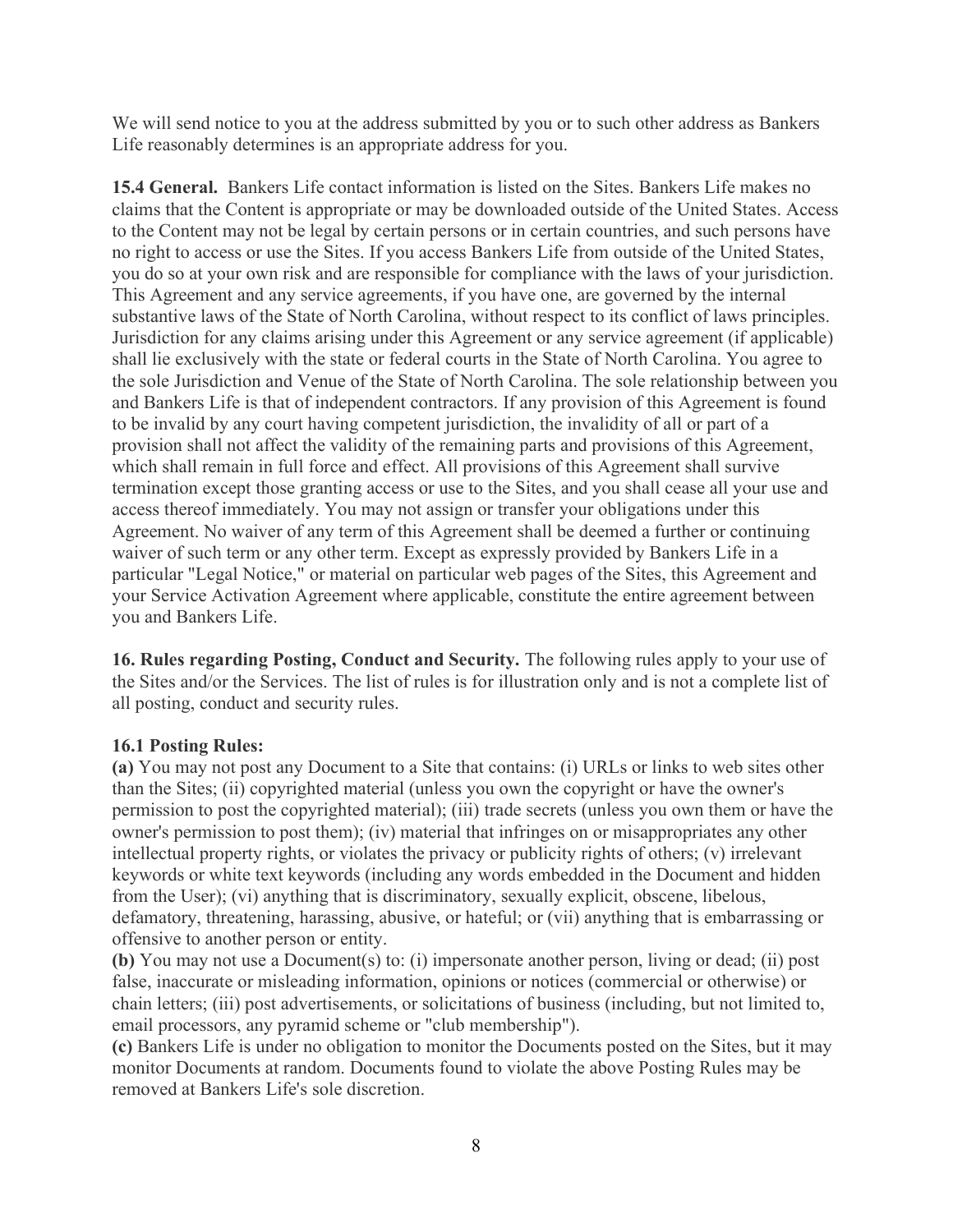## 17. Conduct Rules:

17.1 You may not respond to postings by other Users in any manner or for any purpose other than that which is expected.

17.2 You may not send unsolicited commercial email to Users.

17.3 Protect your password. Your Bankers Life account and any related Services accessed through such account are to be accessed and used solely by you. Upon your successful registration for a Bankers Life account, you will be provided with a unique password that will permit you to access the account. You may not provide your password or otherwise permit access to your Bankers Life account to any third party. You are responsible for maintaining the confidentiality of your information and password. You agree to protect and keep your password confidential, to change your password on a regular basis, and to maintain appropriate and regularly updated malware scanning and cleaning tools on your network and individual computer(s).You are responsible for all uses of your account, whether or not authorized by you. If others use your password to post inappropriate material on the Sites, you risk losing your access to the Sites. You agree to notify Bankers Life immediately of any unauthorized use of your account or password.

17.4 Report inappropriate postings or conduct to  $n$ crehab@noblecon.net.

17.5 You may not delete or revise any material posted by any other person or entity.

17.6 If at any time Bankers Life comes to the understanding that you: (i) misled Bankers Life regarding your business practices and/or services, or (ii) purchased services that do not represent your precise business, Bankers Life reserves the right to terminate your Agreement.

# 18. Security Rules:

18.1 Users are prohibited from violating or attempting to violate the security of the Sites, including, without limitation: (i) accessing data not intended for such User or logging into a server or account which the User is not authorized to access; (ii) attempting to probe, scan or test the vulnerability of a system or network or to breach security or authentication measures without proper authorization; (iii) attempting to interfere with service to any User, host or network, including, without limitation, via means of submitting a virus to the Sites, overloading, "flooding", "mail bombing" or "crashing"; (iv) sending unsolicited e-mail, including promotions and/or advertising of products or services; (v) forging any TCP/IP packet header or any part of the header information in any e-mail or newsgroup posting.

18.2 Violation of these Security Rules may result in civil or criminal liability. Bankers Life will investigate occurrences which may involve such violations and may involve, and cooperate with, law enforcement authorities in prosecuting Users who are involved in such violations.